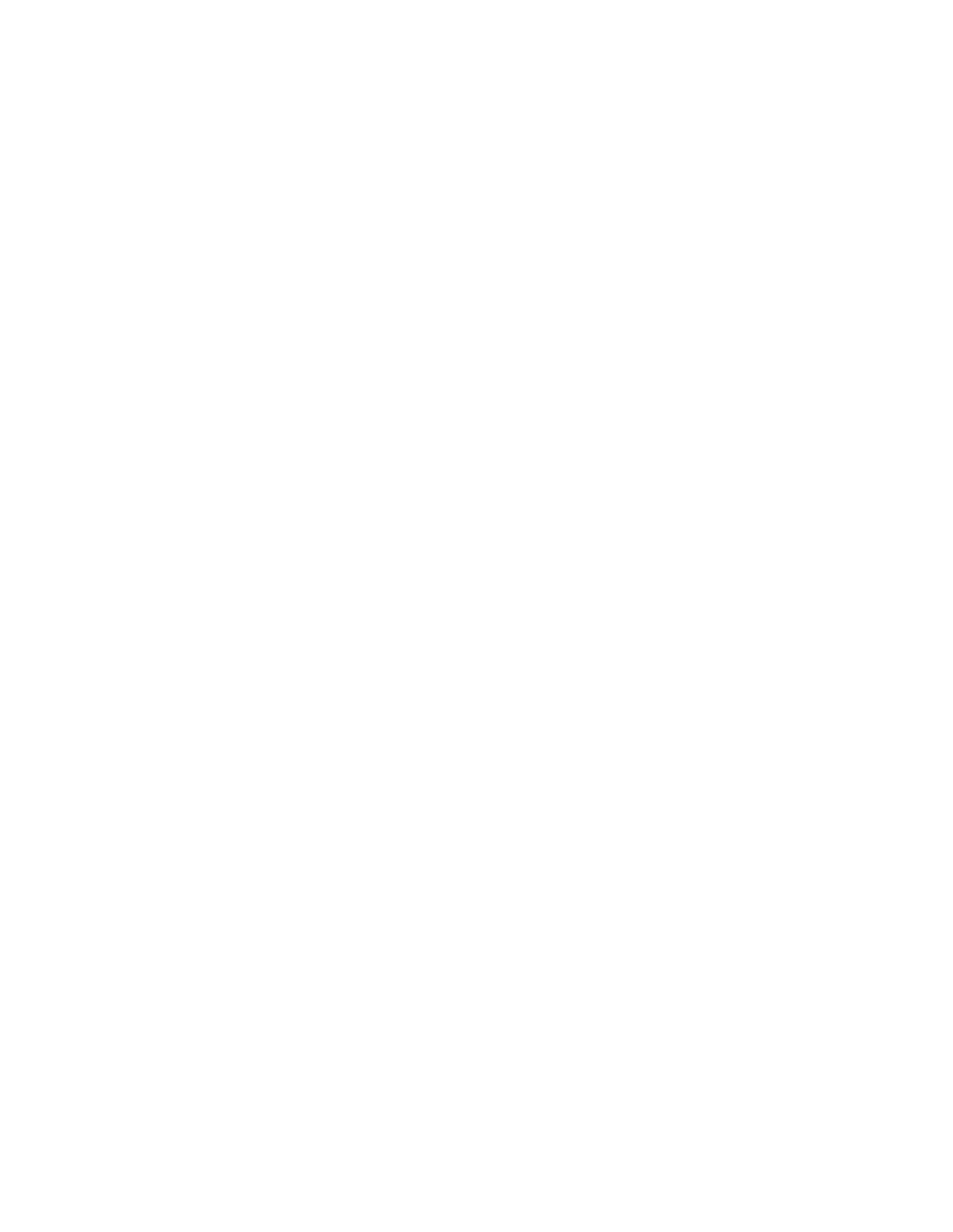### **SECTION 02768 FURNISH AND INSTALL PVC FORCE MAIN**

# <span id="page-2-0"></span>**PART 1 - GENERAL**

### <span id="page-2-1"></span>1.01 DESCRIPTION

Under these specifications, the Contractor shall furnish all labor, material, equipment and tools required for the complete installation and testing of force main and appurtenances and allied structures as stated on the Bidding Sheets, shown on the contract drawings or specified herein, and all within the contract time. The Contractor shall be responsible for all work specified herein and the orderly progress and completion of the work in accordance with an approved schedule of construction.

The work includes, but is not limited to, all excavation, backfill, disposal, resurfacing of roads and driveways, verification of utilities, installation of all pipe and specials such as elbows, bends and tapers. All restraint for pipe, such as at the elbows, bends, etc., shall be sufficient to withstand all unbalanced forces. Unless otherwise approved by the Engineer, restraint shall be provided by means of restraint fittings as required by the Contract Drawings and these specifications. The use of concrete anchorage in lieu of restrained joints will be considered on a case by case basis. All restraint shall be included in the bid price for the installation of pipe.

It shall be the responsibility of the Contractor to furnish the District with accurate tie dimensions to all valves installed in the course of constructing this project.

Refer to Section 02201 of the District's standard specifications for requirements relating to Construction Methods and Earthwork and Section 02221 for requirements relating to Trenching, Backfilling and Compacting.

#### <span id="page-2-2"></span>1.02 QUALITY ASSURANCE

Unless otherwise specified, all work specified herein and as shown on the drawings shall conform to the applicable requirements of the latest revision of the following standards. Unless specifically stated otherwise, the most stringent requirement will govern when there is a conflict.

- A. AWWA C-900. American Water Works Association (AWWA) C-900 standard for polyvinyl chloride (PVC) pressure pipe 4 inches through 12 inches.
- B. AWWA C-905. American Water Works Association (AWWA) C-905 standard for polyvinyl chloride (PVC) transmission pipe 14 inches through 36 inches.

#### <span id="page-2-3"></span>1.03 SUBMITTALS

Shop drawings for all pipe and appurtenances shall be submitted pursuant to the requirements of the Contract Documents for Submittals, and shall show the materials, dimensions, stations and all relevant details of all specials.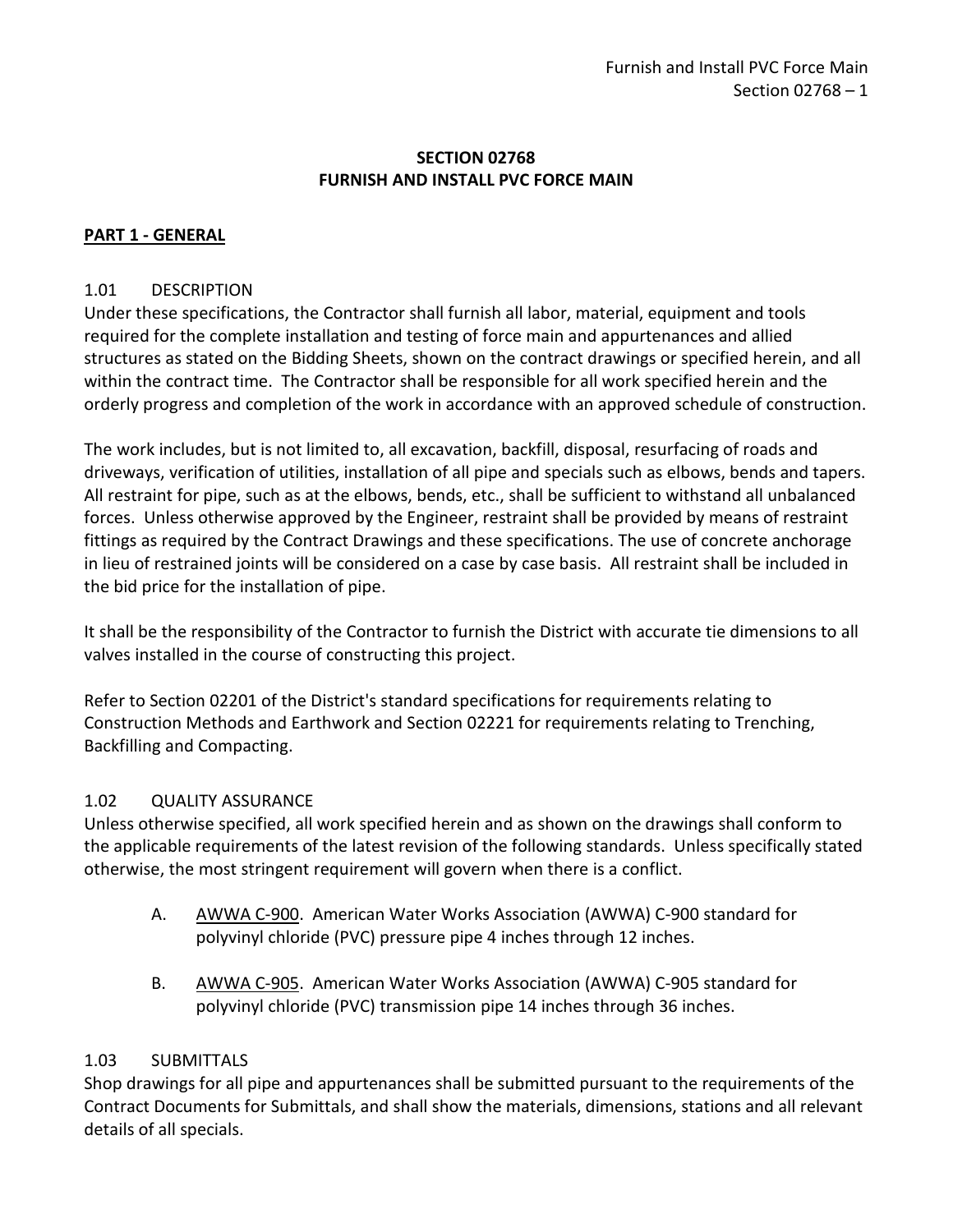#### <span id="page-3-0"></span>1.04 PRODUCT DELIVERY

- A. Materials Furnished by the Contractor. Except as otherwise stated on the Bidding Sheet, all materials, including pipe and appurtenances, shall be furnished in place by the Contractor. Materials to be furnished by the Contractor shall include that necessary for replacement of all obstructions, road surfacing, etc. The Contractor shall furnish the Engineer, as soon as issued, duplicate copies of all orders placed outside the Contractor's plant for articles or materials to be furnished by the Contractor for incorporation in the work. The Contractor shall also furnish the Engineer with such additional information as reasonably may be required respecting the character of the material and progress of their procurement.
- B. Materials Furnished by the District. ONLY AS SHOWN ON THE CONTRACT DRAWINGS OR ON THE BIDDING SHEETS, OR ORDERED BY THE ENGINEER, will the District furnish any or all of the following materials necessary for the completion of the work under these specifications.
	- 1. PVC pipe with rubber gaskets joints and gasket rings. Pipe will be delivered, unloaded and strung along trench site by the Pipe Supplier. Approximately 5% of each size of pipe will be furnished in the standard short lengths manufactured by the pipe supplier, except as otherwise requested by the Contractor.
	- 2. Valves, Gaskets, bends, elbows, tapers, and air valve assemblies complete with piping and valves, etc.
	- 3. Joint materials.
	- 4. Locating wire required for PVC pipe systems.
	- 5. Telemetry wire where noted on the construction drawings.

The Contractor shall, within seven (7) days after execution of the contract, meet with the Engineer for approval of his proposed schedule of construction and shall furnish the Engineer a written statement of the Contractor's requirements for delivery of materials and equipment to be furnished by the District with the dates upon which delivery of each class of said materials and equipment will be necessary in order to conform to the Contractor's program of construction.

Materials to be furnished by the District, except for pipe, will be delivered to the Contractor f.o.b. the Contractor's trucks at the District yard or warehouse, and the Contractor will sign for these materials received. No direct payment will be made to the Contractor for hauling or handling materials or equipment furnished by the District, but payment for such handling and hauling will be included in the prices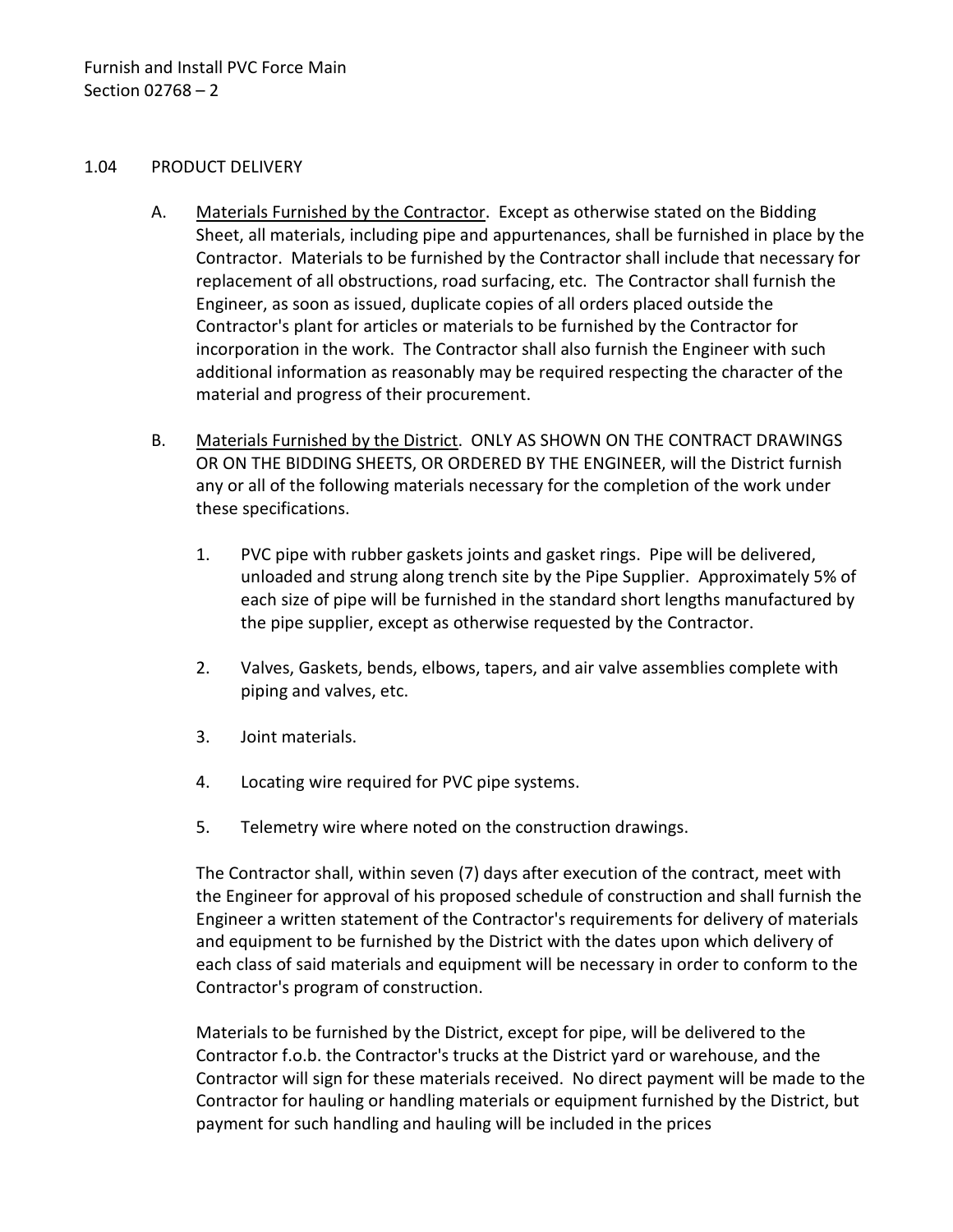named for the contract items wherein the materials and equipment are used. The Contractor shall be responsible for coordinating the delivery and the actual placement of all pipe in accordance with his requirements and construction schedule, shall properly barricade the pipe and other materials, and shall be responsible for any damage to property as a result of the unloading or placement of the pipe or other materials.

If the delivery of any materials or equipment specified herein to be furnished by the District shall be delayed by strikes, acts of God, or other causes beyond the control or without the fault or negligence of the District, the Contractor shall have no claim against the District for such delay in delivery, but shall be entitled to so much additional time wherein to perform and complete the contract on his part as the Engineer shall certify in writing to be just.

C. Hauling and Handling Pipe. The Contractor shall protect all pipes from damage during hauling and handling. Dropping or dumping of pipe will not be permitted. Pipe shall not be strung prior to blasting in those areas where blasting is required. Damaged pipe shall be replaced or repaired by the Contractor at his expense, and be subject to approval by the Engineer.

### <span id="page-4-0"></span>1.05 JOB CONDITIONS.

Water Furnished by District. The District will make water available for construction at the locations stated in the Special Provisions.

#### <span id="page-4-1"></span>1.06 PAYMENT

- A. Measurement for Payment. Quantities for installation of pipelines and appurtenances on District-administered projects shall be measured for payment as specified herein and described on the Bidding Sheet:
	- 1. Pipelines. Will be measured in place along the horizontal axis of the pipe by the linear foot, on the basis of pipeline completely installed and tested including earthwork, special bedding included in the work, pipe, gaskets, fittings, polyethylene encasement, specials, concrete and miscellaneous materials. The measurement will be continuous through all valves and fittings.
	- 2. Valves will be measured on the basis of each valve completely installed and tested including valve, valve riser and cap, earthwork and miscellaneous materials.
	- 3. Sewage Air Valves. Will be measured on the basis of each air valve assembly completely installed and tested including tap-to-main, piping, all valves, fittings, valve vault, earthwork, and miscellaneous materials.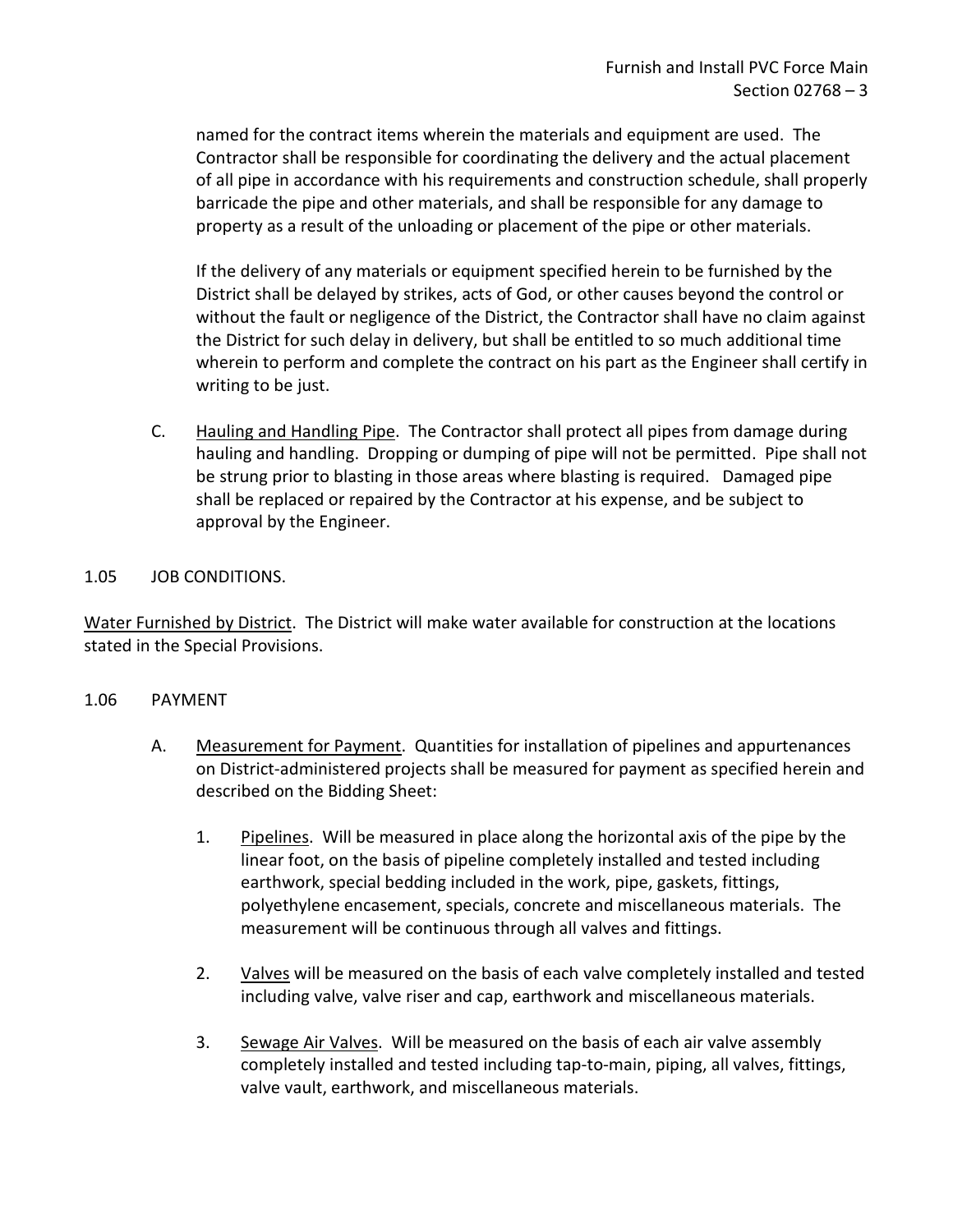- 4. Special Bedding. Will be measured on the basis of the cubic yards of special bedding required to bring the bedding up to grade for the trench size excavated up to the maximum size of trench allowable under these specifications. Only that special bedding for which there are stipulated costs, or for which special bid items are listed in the bid sheet will be measured for payment. No allowance will be made for over-excavation except as directed by the Engineer, or for special bedding required in the contract work under other bid items.
- 5. Bore Casing. Will be measured on the basis of horizontal centerline distance and shall include all excavation, furnishing and placement of casing, furnishing and placement of all required back-packing and grouting around casing, backfilling within casing, pipe bracing, restoration of surfaces, and all labor and material for a finished job. Furnishing and installation of pipe within casing shall be included in pipeline measurement.
- 6. Paving. Will be measured as a part of project causing removal and/or replacement of paving, except as otherwise specified on the Bidding Sheet.
- B. Payment. Payment for quantities for installation of pipeline and appurtenances on District-administered contracts will be paid for in the following manner. Quantities of items listed herein, measured as stated above and accepted, will be paid for at the unit bid prices as stated herein, which prices and payments shall constitute full compensation for furnishing all labor, equipment and tools necessary to complete the described work in place. No additional compensation will be paid above the unit bid prices for changes in quantities.
	- 1. Pipelines. Quantities of pipelines will be paid for at the respective unit bid prices per horizontal linear foot for the kinds and sizes of pipe stated in the bidding sheet. Work includes all earthwork, installation and testing of pipe, specials, fittings, anchors, removal and restoration of pavement, curbs, gutters and sidewalks, and clean-up.

Payment for pipe in place shall be further broken down based upon the Contractor's submittal under Section F-10 of the General Conditions, as concurred by the Engineer, but not to exceed in the ordinary project the following percentages of the linear foot price stated on the Bidding Sheet:

| Testing and clean-up, exclusive of pavement replacement 5% |  |
|------------------------------------------------------------|--|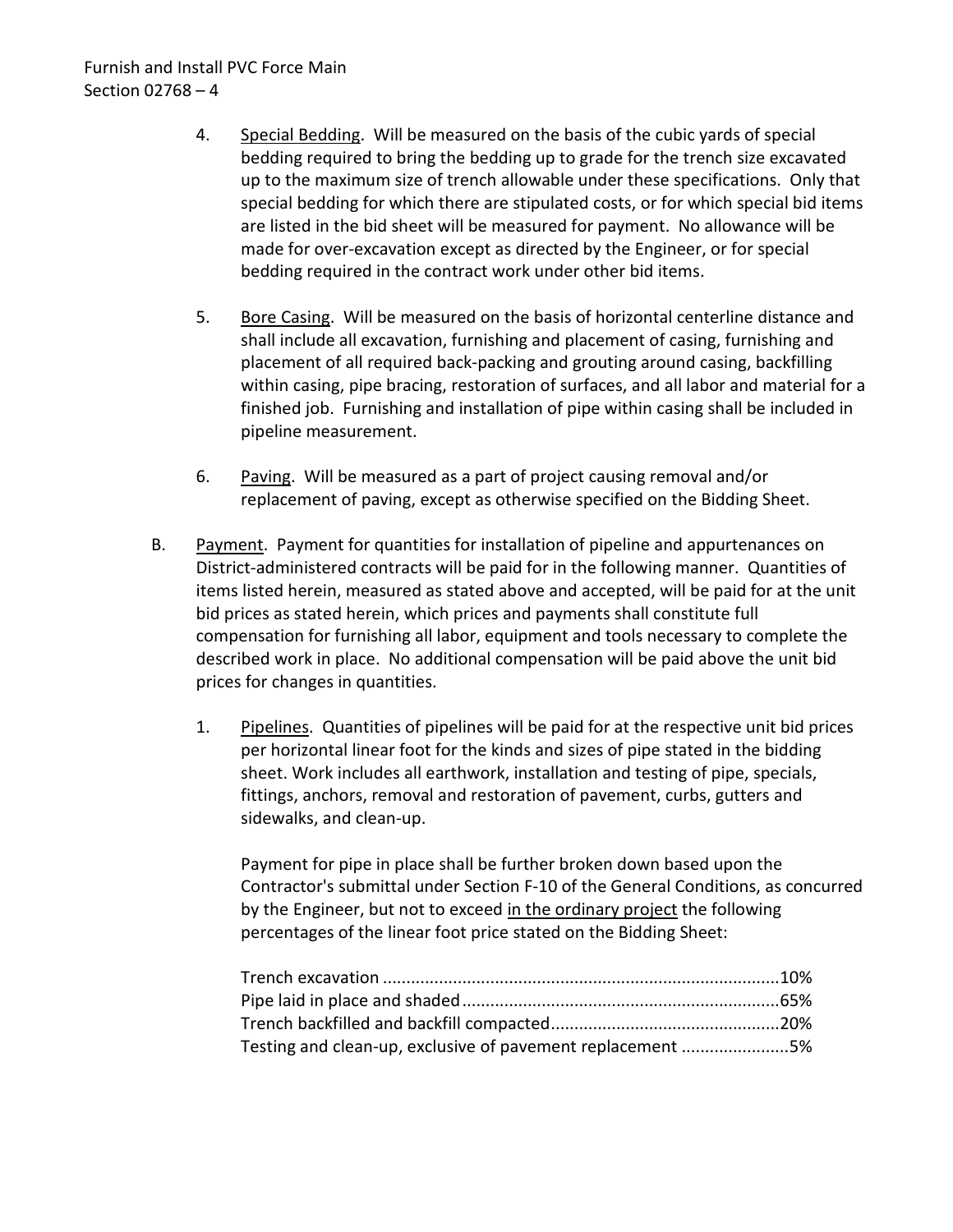- 2. Fittings and Specials. Payments for quantities of fittings and specials shall be included in the payment for installation of pipelines. Work includes installation of bends, tapers, and all earthwork, and no additional compensation will be made therefore.
- 3. Valves. Quantities of valves will be paid for at the respective unit bid prices for the size and type of valves stated in the bidding sheet. Work includes installation of valves, flanges, gaskets, bolts, and all earthwork.
- 4. Sewage Air Valves. Quantities of air valve assemblies will be paid for at the respective unit bid prices for the size of air valves stated in the bidding sheet. Work includes installation of tap-to-main, valves, service stops, elbows, bends, valve vaults, and all piping.
- 5. Special Bedding. Quantities of special bedding measured as stated above and accepted, will be paid for at the stipulated cost price, or the respective unit bid price for the quantities as stated in the bidding sheet, which price shall constitute full compensation for all labor, materials, and equipment necessary to complete the work in place, including the special bedding material.
- 6. Bore Casing. Payment for bore casing in place measured as stated above shall be made as specified on the bidding sheet.
- 7. Paving. Payment for quantities of paving measured as stated above and accepted shall be included in the unit bid for pipeline. Work includes removal and/or restoration of paving and all earthwork, and no additional compensation will be made therefore, except as otherwise provided on the bidding sheet.

# <span id="page-6-0"></span>1.07 GUARANTEE

All work, materials, and equipment shall be guaranteed for one year after the filing of the notice of completion except where the periods of time are set forth elsewhere in the contract documents for General Guaranty or Warranty.

# <span id="page-6-1"></span>**PART 2 - PRODUCTS & MATERIALS**

### <span id="page-6-2"></span>2.01 MATERIALS

Contractor to furnish PVC pipe as hereinafter described.

A. Type of PVC Pipe. PVC pipe shall be extruded from 12454 A or B compound providing a hydrostatic design basis (HDB) of 4000 p.s.i. in accordance with AWWA C-900 and C-905. Pipe shall have cast iron outside diameters.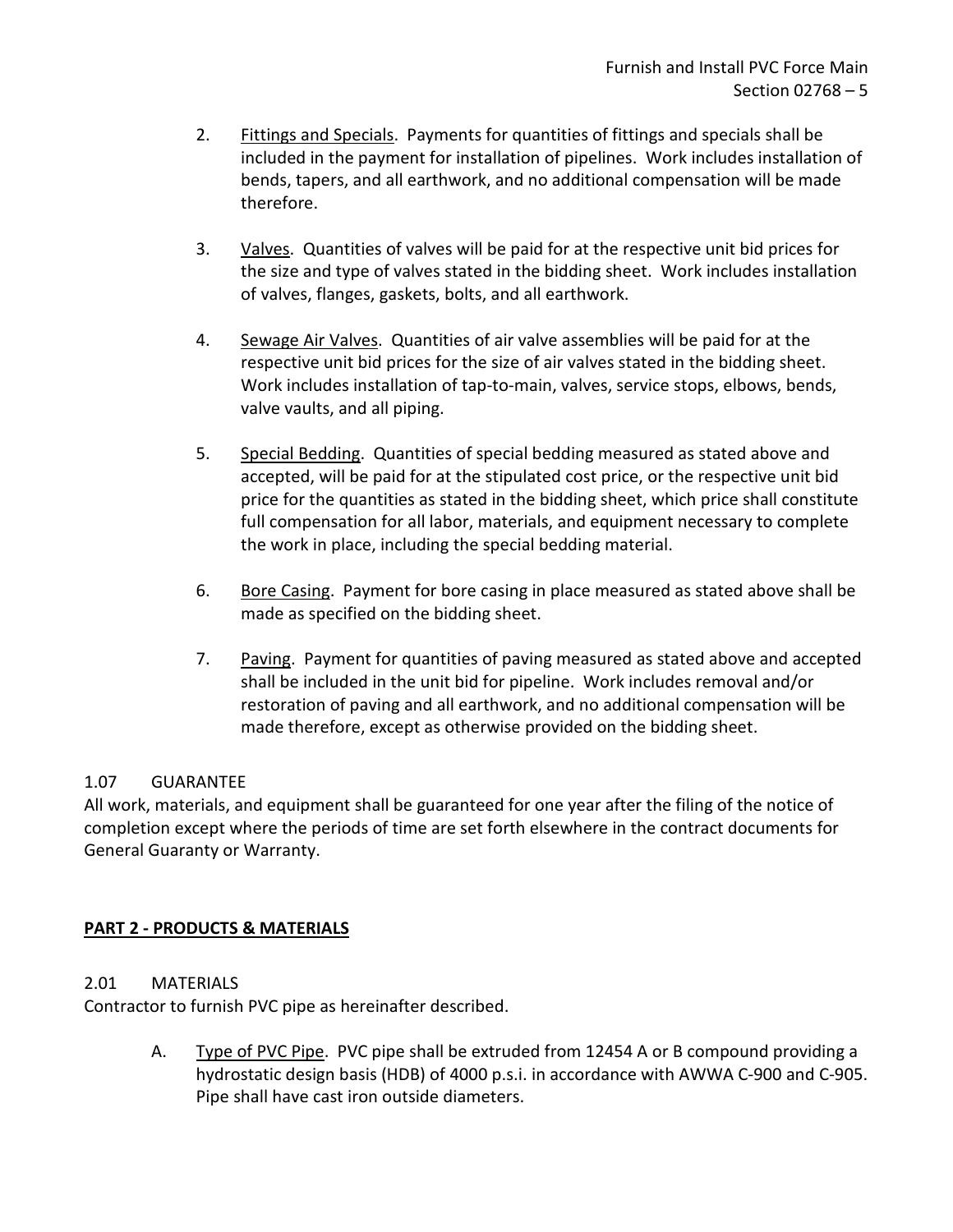# Furnish and Install PVC Force Main Section 02768 – 6

B. Pipe Class or Working Pressure. AWWA C-900 PVC pipe shall be Class 150 and AWWA C-905 pipe shall be rated at 165 p.s.i. (DR-25) or as specified on approved drawings.

## <span id="page-7-0"></span>2.02 VALVES ENDS

Where valves do not connect to fittings, the fitting may be hub-end, or flange x hub-end. However, where valves connect to cast iron or welded steel fittings, fittings shall be flanged. Where flange x hub-end valves are not available for use with PVC pipe, flanged valves shall be used with flange x hub-end adaptors.

All valves shall be hung plumb, with the stems vertical.

# <span id="page-7-1"></span>2.03 RESTRAINED JOINTS

Restrained joints shall be provided by a clamping ring and an additional ring designed to seat on the bell end of the pipe. The rings shall be connected with T-Head bolts or rods. Restraining devices shall provide full (360°) support around the circumference of the pipe. No point loading shall be permitted. Restraint of mechanical joint fittings shall be provided by a clamping ring installed on the PVC pipe and connected to the mechanical joint fitting with T-Head bolts or rods.

Restraining devices shall meet or exceed the requirements of UNI-Bell B-13 "Recommended Standard Performance Specification for Joint Restrainers for Use with PVC Pipe." Restraining devices shall be Uni-Flange Series 1300 or 1350 or approved equal.

All buried steel parts shall be sand blasted in accordance with the coating manufacturer's technical data sheet for "submerged" service and coated with a two coat epoxy. Epoxy shall be Tnemac Series 66 or equal. All bolts and tie rod materials shall be either high strength cast iron containing a minimum of 0.5% copper or high-strength, low alloy steel, as specified in AWWA C-111 for buried mechanical joints.

### <span id="page-7-2"></span>2.04 PORTLAND CEMENT CONCRETE

Cast-in-place structures of plain and reinforced concrete shall conform to the requirements of Chapter 26 of the Uniform Building Code and ACI 318, unless otherwise approved by the Engineer.

Classes of concrete used in the construction of cast-in-place structures shall be proportioned as specified in Section 03300 of the District standard specifications.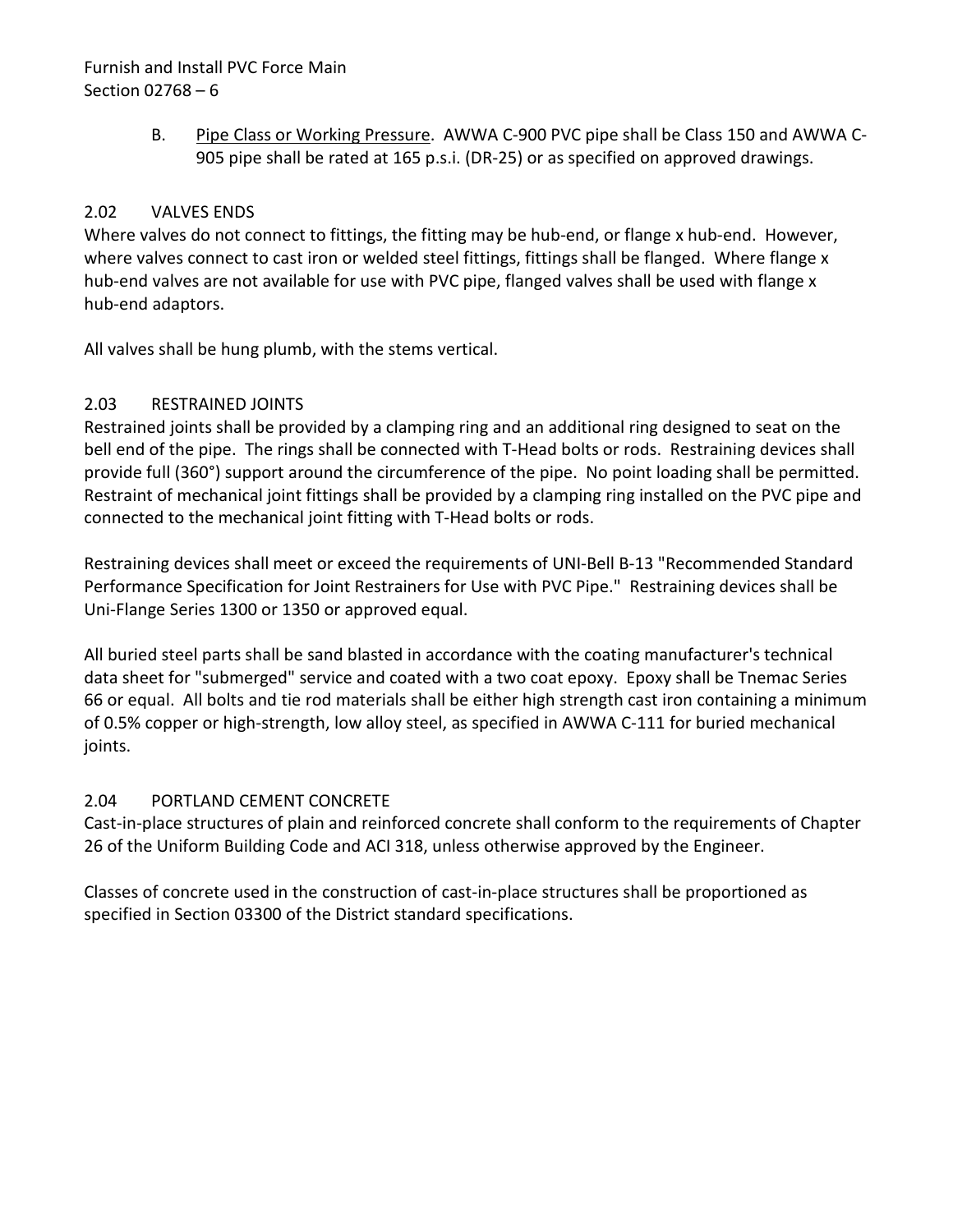### <span id="page-8-0"></span>2.05 LOCATOR WIRE

Locator wire shall be installed over all waterlines, reclaimed waterlines and forcemains whether or not telemetry wire is buried with pipe. Locator wire per Standard Drawing B-656 shall be 14-1 solid insulated copper wire (UF), in a continuous strand, placed on top of pipe and secured with tape. Locator wire shall be brought to the surface at the edge of the right of way at 660 feet maximum on centers in Brooks No. 1-SP, or equal, valve boxes. The valve boxes shall be placed within two feet of fire hydrants when fire hydrants are available at 660' or less on center. Where no fire hydrants are available EMWD marker posts shall be installed within two feet of the valve boxes. For subdivision construction, instead of the marker post, mark the face of the curb in front of the box with the letters "LW". Loop 2 feet of wire in valve box. Provide the inspector survey stations at each valve box for asbuilt drawings.

### <span id="page-8-1"></span>2.06 TELEMETRY CABLE

On District-administered contracts, the District will supply the telemetry cable for installation in accordance with these specifications and contract drawings. The telemetry cable will be delivered to the Contractor at the District's warehouse. Prior to acceptance and delivery of the cable, a continuity test will be performed by District personnel or the Contractor's representative. Certification of the test results will be acknowledged by the Contractor or his representative in writing. The Contractor will be responsible for the safe handling, installation and retesting for total continuity of the cable installation prior to acceptance by the District.

### <span id="page-8-2"></span>2.07 POLYETHYLENE ENCASEMENT

All ductile iron fittings shall be polyethylene encased at the time of installation. Polyethylene encasement and installation shall be in accordance with ANSI/AWWA C105/A21.5.

#### <span id="page-8-3"></span>**PART 3 - EXECUTION**

#### <span id="page-8-4"></span>3.01 GENERAL

It shall be the responsibility of the Contractor, prior to start of construction, to meet with the Engineer:

- A. For approval of schedule of construction for work and completion of pipelines or sections thereof;
- B. To submit the required forms listed in the General Conditions.
- C. To coordinate delivery of District-furnished materials.
	- 1. Determine location and placing of the pipe to be unloaded and direction of placing bells;
	- 2. Determine the quantity of pipe to be placed in a particular location;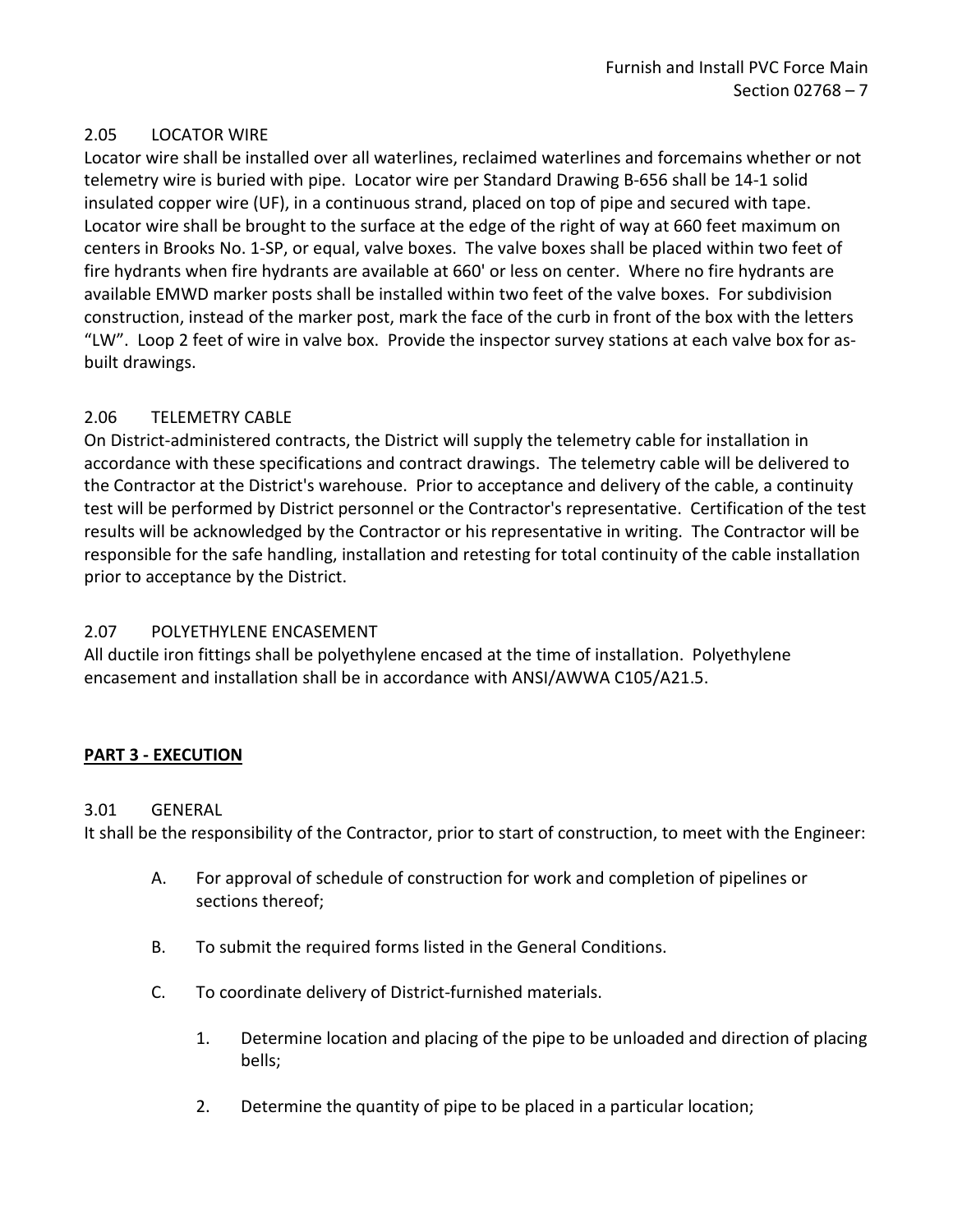- 3. Coordinate delivery of pipe and other materials to meet his construction schedule.
- D. To furnish such additional information as may be required from time to time as construction progresses, regarding the progress of the procurement and delivery of the required equipment and materials, and/or the scheduling of the work.

Any subsequent shuttling of pipe, turning of bells, etc., will be at the Contractor's expense and no additional compensation will be allowed above the unit bid price, unless authorized by the Engineer in writing. All quantities shown on the Bidding Sheet and the contract drawings indicate the estimated quantities of materials for the completed pipelines in place.

#### <span id="page-9-0"></span>3.02 BEDDING PIPE

- A. General. Each section of pipe shall be lowered into the trench in a manner that will prevent injury to the pipe, or joints and shall be carefully bedded to provide continuous bearing and prevent uneven settlement. The inside of the pipe shall be clean and free from foreign material of any kind before being installed.
- B. Tolerance. The pipe shall be accurately laid to alignment and grade shown on the drawings or established by the Engineer. Where grade stakes are provided with which to establish the proper pipeline grade, pipe shall be laid to grade within a tolerance of 0.1', or 0.2' cumulative deviation from elevations set by adjacent grade stakes. As ordered by the Engineer, the allowed tolerance may be greater than herein indicated for lines on steep grades, or less than herein indicated for the larger lines or lines on flat grades, where necessary to avoid air pockets.
- C. Pipe Zone Bedding. The pipe zone bedding material shall conform to the requirements for solid wall PVC pipe on Standard Drawing SB-157, SB-158, and SB-159.

### <span id="page-9-1"></span>3.03 RUBBER GASKET PIPE JOINTS

After the subgrade has been prepared as specified, the rubber gasket shall be placed in the groove on the spigot ring, and the spigot end of the pipe then entered into the bell of the adjoining pipe and forced into position. Care shall be taken to avoid twisting or cutting the gasket when jointing the pipe. The inside surface of the bell shall be lubricated with a compound recommended by Manufacture which will facilitate the telescoping of the joint.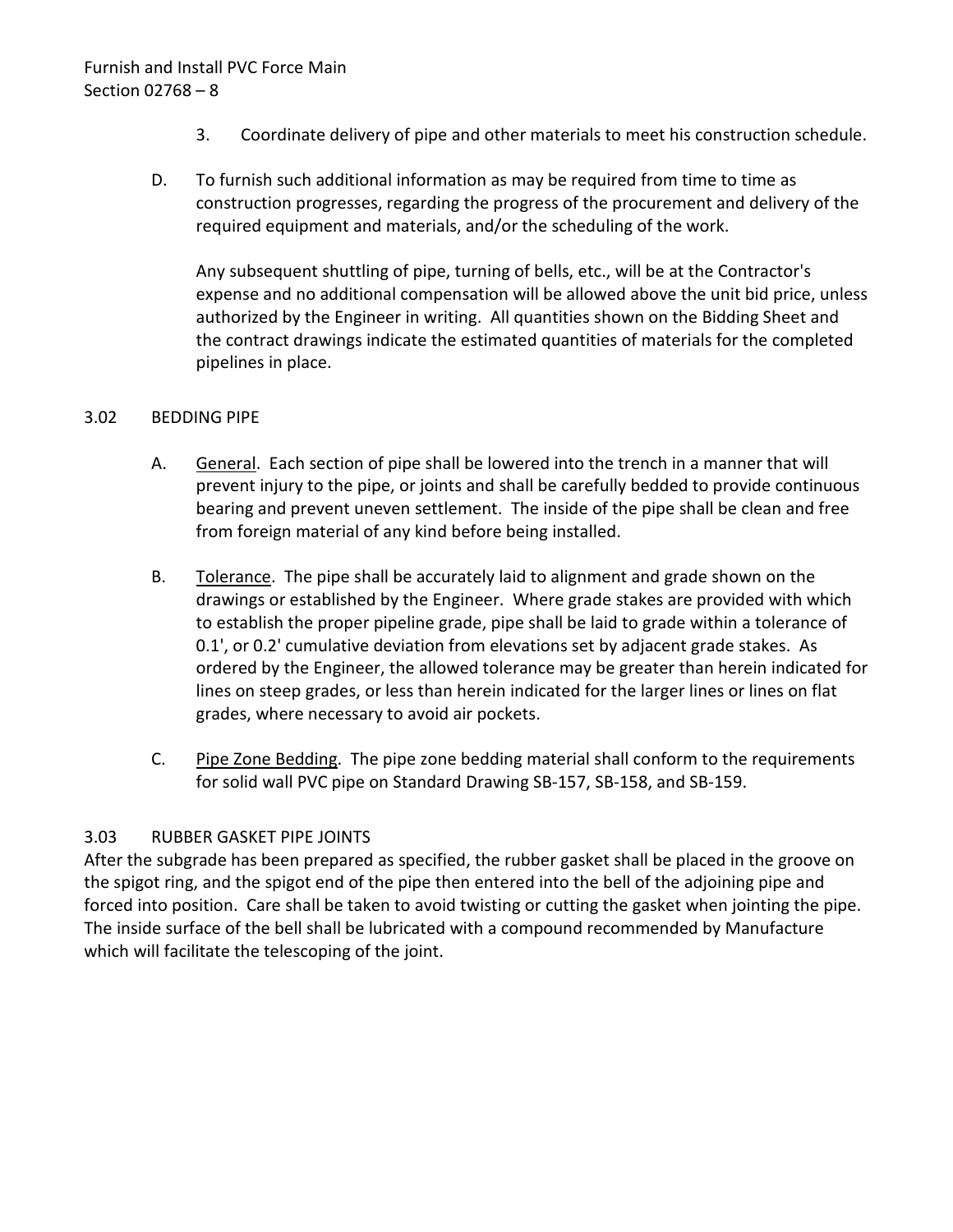### <span id="page-10-0"></span>3.04 CURVES, ANGLES, CLOSURES AND SHORT SECTIONS

The laying of pipe on curved alignment by means of unsymmetrical closure of spigot into bell rings will be permitted. The amount of pull permitted from normal closure on one side of the joint shall not exceed the manufacturer's recommendation. For the purpose of reducing the angular deflections at pipe joints and for closure sections, the Contractor shall be permitted to install pipe sections of less than standard length. Where such installations are allowed, Contractor shall be responsible for anchorage of the necessary joints, as directed by the Engineer.

# <span id="page-10-1"></span>3.05 FLANGE, FITTING AND BOLT PROTECTION

All appurtenances and fittings at the pipeline shall be primed, and wrapped with Protecto-Wrap No. 200 with No. 1170 Primer, or approved equal.

# <span id="page-10-2"></span>3.06 VALVE CAP AND RISER INSTALLATION

In new subdivision developments Contractor shall leave valve cans 3" minimum below rough-graded subgrade street surface, properly covered, and shall return after paving of the street is completed by others, to raise the valve slip can and cap to grade. Contractor shall coordinate his work with that of the paving contractor to place the slip can during placement of the road sub-base, if desirable.

# <span id="page-10-3"></span>3.07 TEMPORARY BULKHEADS

The Contractor shall furnish and install complete, all the necessary temporary bulkheads or skillets and appurtenances thereto in the pipeline used for backfilling or testing purposes and shall remove such bulkheads upon completion of the line.

The Contractor shall furnish, at his own expense, any openings in the pipeline or bulkhead and any valves or by-pass arrangements which are for his convenience in filling, testing and/or emptying the pipeline.

At all times when the work of installing pipe is not in progress, all openings into the pipe and the ends of the pipe in the trench shall be tightly closed to prevent entrance of animals and foreign materials.

The Contractor shall take all necessary precautions to prevent the pipe from floating due to water entering the trench from any source, shall assume full responsibility for any damage due to this cause and shall at his own expense restore and replace the pipe to its specified condition and grade if it is displaced due to floating. If the Contractor, upon approval by the Engineer, elects to test a system utilizing valves and connecting pipe installed by the District, the District will assume responsibility for any leaks occurring in any pipeline or valve furnished and installed by the District. In the event Contractor is unable to satisfactorily test his system because of leaks in the District-installed system, Contractor shall install temporary bulkheads in his construction to perform tests, as determined necessary by the Engineer.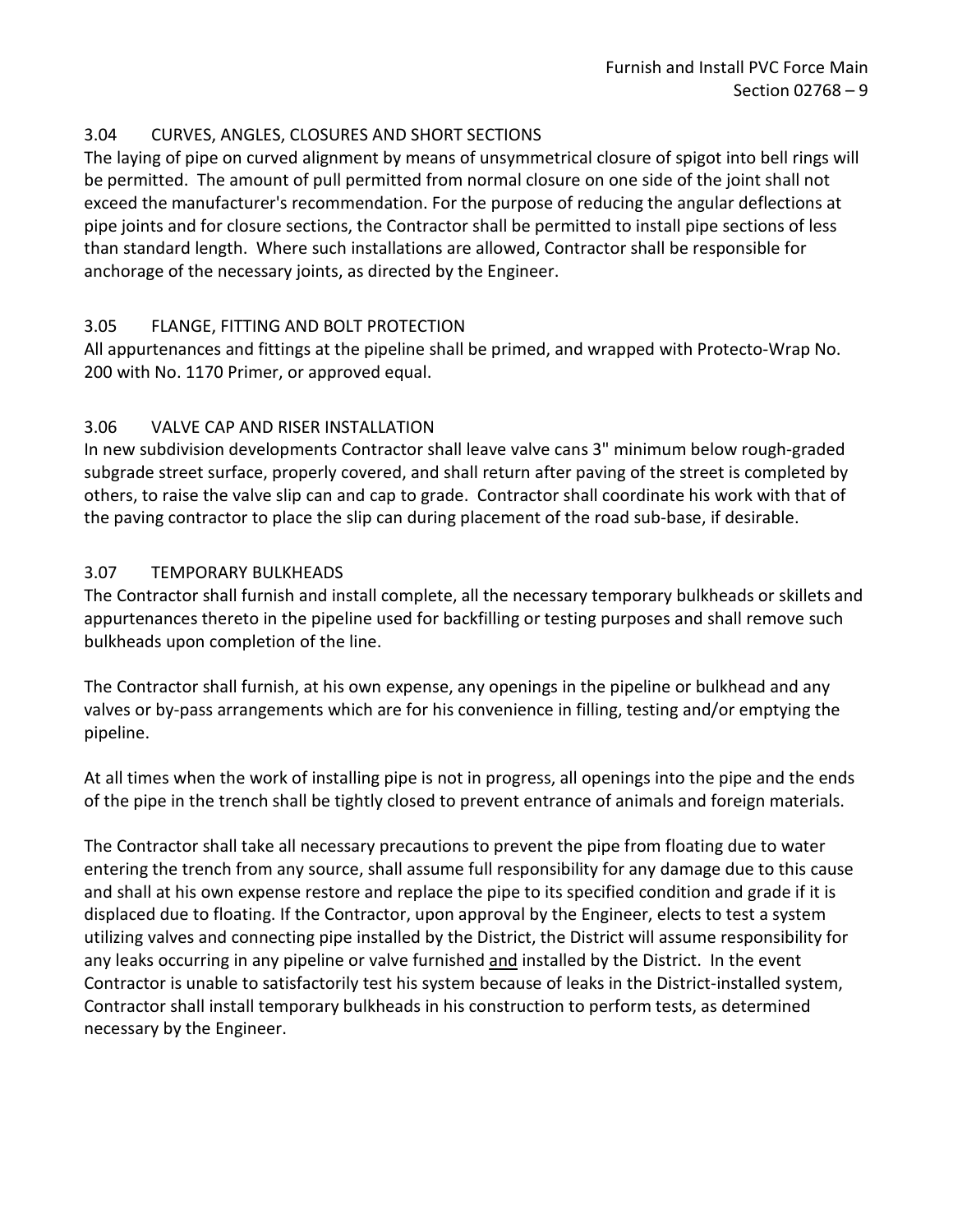Furnish and Install PVC Force Main Section 02768 – 10

Full compensation for furnishing all labor, tools, materials, and equipment (except water when provided by the District), and for doing all work involved in testing, and for repairing any leaks shall be included in the price paid for installation of the pipe, and no additional compensation by the District will be allowed therefore.

### <span id="page-11-0"></span>3.08 FIELD HYDROSTATIC TEST

Upon completion of the laying, jointing, backfilling, and proper curing of the joints, and compaction of backfill, the pipeline or portions thereof shall be hydrostatically tested.

For convenience of testing, the pipeline may be divided into sections and each section tested separately. Main line valves may be used in lieu of special bulkheads, or if valves are not conveniently located, temporary bulkheads shall be constructed. Bulkheads shall be constructed to safely withstand the hydraulic pressures imposed upon them. No payment will be made expressly for the work and materials required for the bulkheads and any

compensation desired by the Contractor for this work shall be included in the price quoted for the installation of pipe. The Contractor shall have no claim against the District by reason of required construction of bulkheads due to the omission of the installation of any or all main line valves.

After the section of pipeline has been bulkheaded and completely filled with water, it shall be allowed to stand under pressure a sufficient time to allow the escape of air from any air pockets. The pressure shall then be increased to the specified test pressure as hereinafter described, and shall be maintained at this pressure for not less than four (4) hours.

All pipe shall be tested under a pressure 1 1/2 times the design operating pressure of the pipe. Maximum test pressure shall not exceed that determined by the Engineer.

If any leakage is evidenced in the testing of the pipeline, the various sections of the pipeline shall be isolated for testing between available valves, or between bulkheads located as directed by the Engineer. The maximum allowable leakage for pipe shall be two (2) gallons per day per mile of pipe per inch of pipe inside diameter. If the leakage exceeds this amount, the section being tested will be considered defective. The Contractor shall determine the points of leakage, make the necessary repairs and perform another test. This procedure shall be continued until the leakage in each section falls below the allowable maximum for that section of pipeline.

Leakage shall be determined by metering the water injected into the pipeline while under the required pressure. The Contractor shall submit to the District before and after the test the gage and meter used so that these devices may be tested by this District.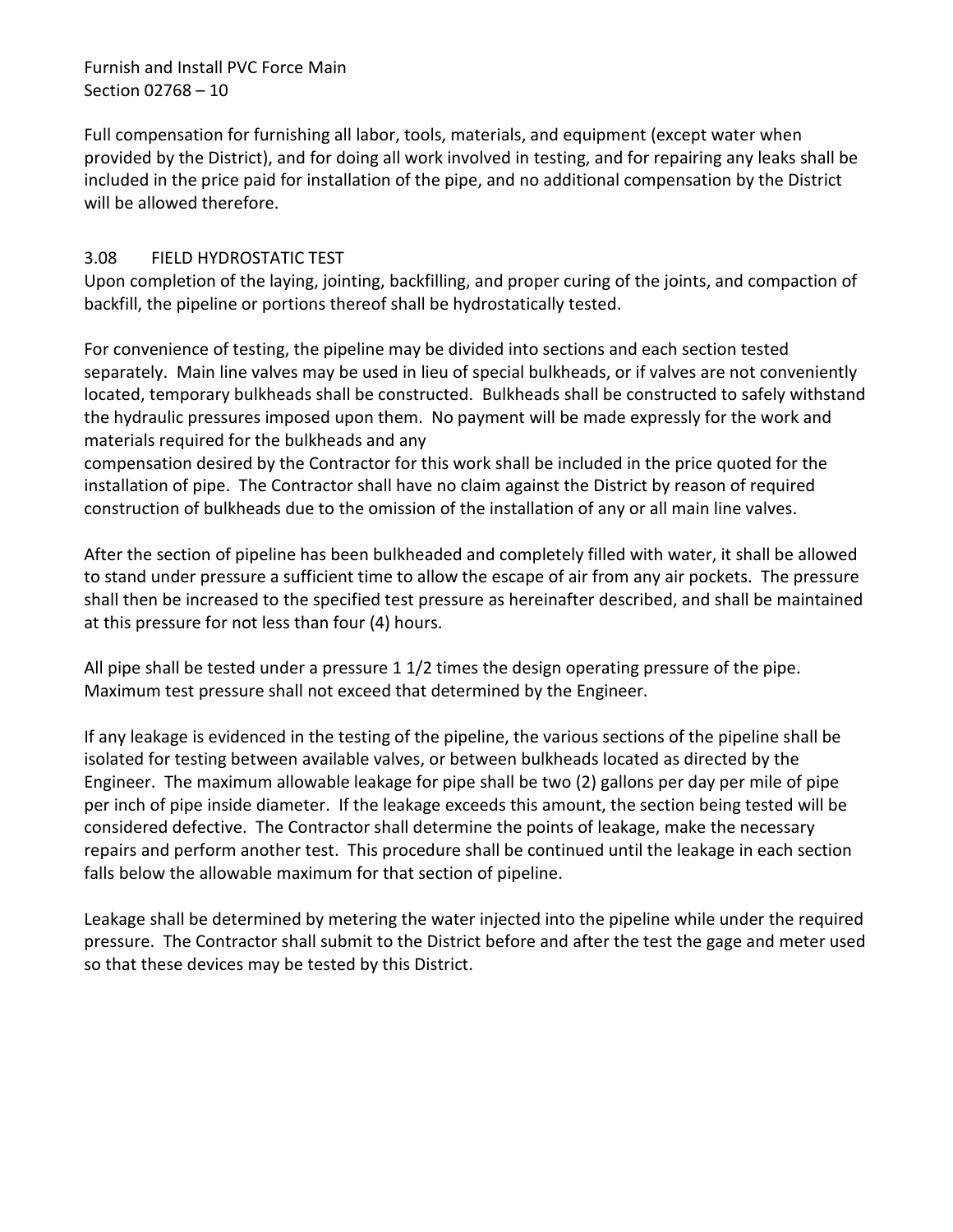The Contractor shall provide all calibrated meters for measurement of leakage, all bulkheads or skillets, piping, calibrated gages, pumps and other equipment, all water not furnished by the District, and all power and labor necessary for the performance of pressure tests satisfactory to the Engineer. The Contractor shall furnish all necessary equipment and labor to fill each section of pipeline tested and for pumping the water from one test section to another as may be necessary for obtaining and maintaining the required water pressure and for filling the entire pipeline with water after the conclusion of the testing, as hereinafter provided.

The Contractor, at his own expense, shall do any excavation necessary to locate and repair leaks or other defects which may develop under test, including removal of backfill already placed, shall replace such excavated material, and shall make all repairs necessary to meet the required water tightness after which the test shall be repeated until the pipe meets the test requirements. All tests shall be made in the presence of the Engineer. After the pipe has met successfully all test requirements specified herein, the entire pipeline shall be filled with water and so maintained until the completion of the contract unless otherwise ordered by the Engineer.

#### **END OF SECTION 02768**